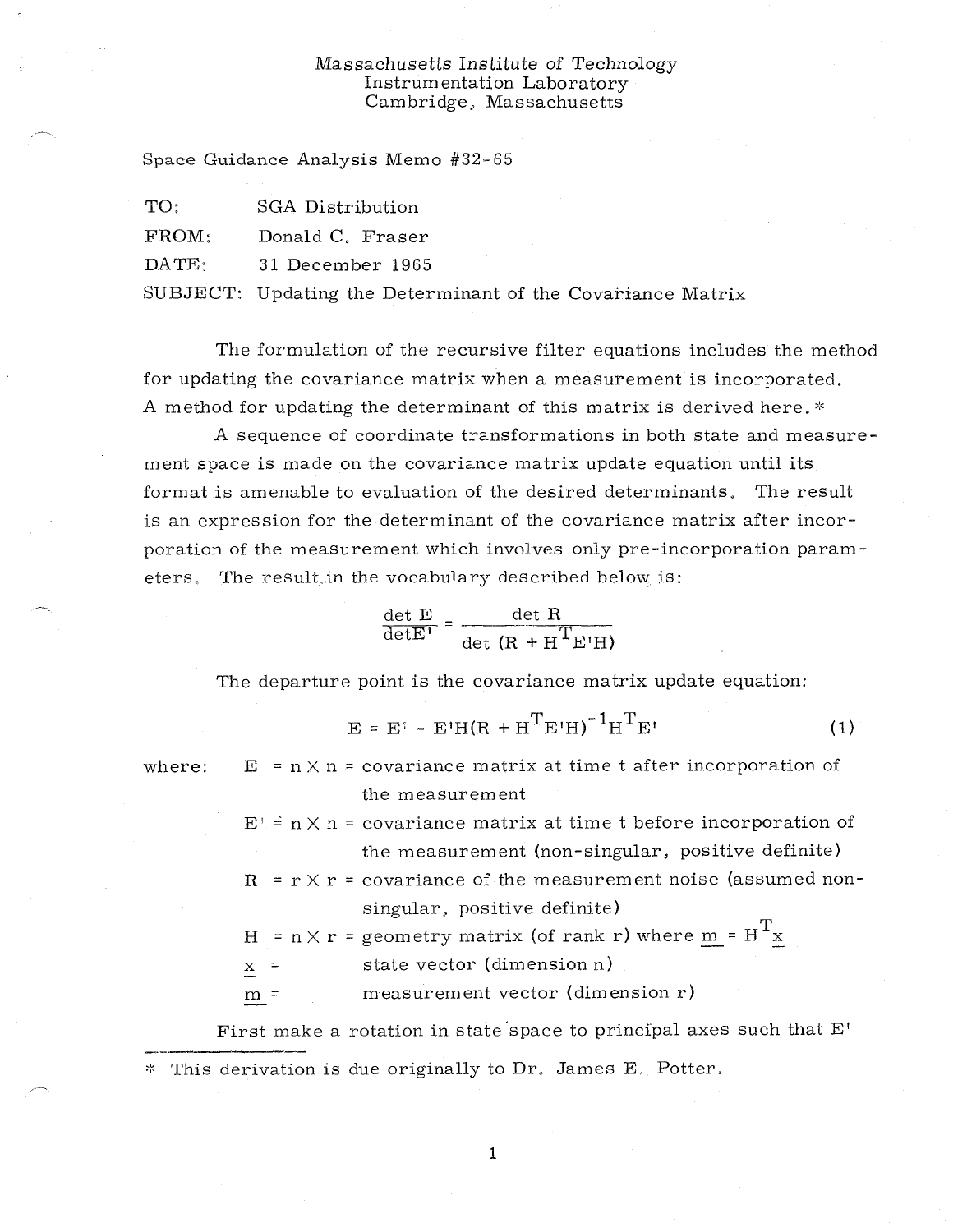is diagonal, then scale the result such that this diagonal matrix is the identity matrix. The result is a new  $E'$  matrix:

$$
E'' = I = CE'C^{T}
$$

This rotation is not, however, unique since we can make an orthogonal transformation:

$$
PE''P^{T} = PE''P^{-1} = PIP^{-1} = I
$$

which leaves the E" matrix unchanged. Use this degree of freedom by choosing P such that the second term of equation (1) is diagonalized. Thus we have:

$$
E'' = PCE'CTPT = QE'QT = I
$$
 (2)

By noting that the second term on the right side of equation (1) is of rank r and by ordering the elements of the rotated term we may write:

$$
QE' H (R + HTE'H)-1HTE'QT = diagonal [\lambda1, \lambda2 ... \lambdar, 0, 0 ... 0]
$$
 (3)

Next a similar pair of transformations is made in measurement space. Choose a matrix K such that:

$$
K(R + HTE'H)KT = I
$$
 (4)

and:

$$
KHTETHKT = diagonal [  $\mu_1, \mu_2 \cdots \mu_r$  ] (5)
$$

Noting that Q is non-singular (because of the way in which it was defined – see equation (2)) we may rewrite equation (3):

being that Q is non-singular (because of the way in which is see equation (2)) we may rewrite equation (3):

\n
$$
QE^{i}Q^{T}Q^{T}^{\dagger}HK^{T}K^{T}^{1}(R + H^{T}E^{i}H)^{-1}K^{-1}KH^{T}Q^{-1}QE^{i}Q^{T} =
$$
\n
$$
Q^{T}^{\dagger}HK^{T}[K(R + H^{T}E^{i}H)K^{T}]^{-1}KH^{T}Q^{-1} =
$$
\n
$$
Q^{-1}^{\dagger}HK^{T}KH^{T}Q^{-1} = \text{diagonal } (\lambda_{1}, \ldots, \lambda_{r}, 0, \ldots, 0)
$$

defining:

$$
H' = Q^{-1}^T H K^T
$$

which is the geometry matrix in terms of the new coordinate systems in both state and measurement space, there results: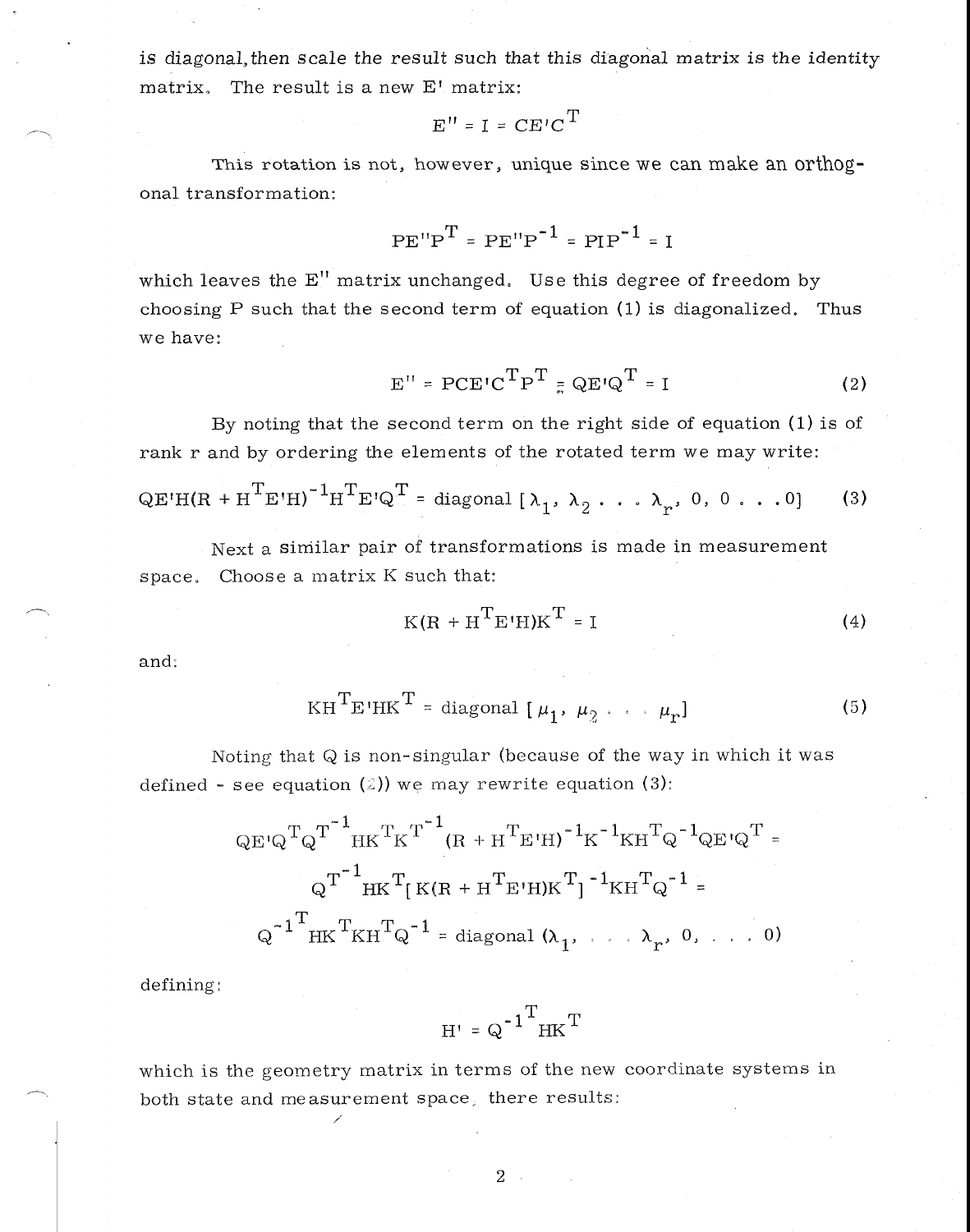$$
H'H^T = \text{diagonal } (\lambda_1, \ldots, \lambda_r, 0, \ldots, 0)
$$
 (6)

Rewriting equation (5):

$$
KH^{T}Q^{-1}QE^{i}Q^{T}Q^{-1}^{T}HK^{T} = KH^{T}Q^{-1}Q^{-1}^{T}HK^{T} = H^{T}H^{T}H^{T} =
$$
  

$$
H^{T}H^{T} = \text{diagonal } (\mu_{1}, \mu_{2}, \dots, \mu_{r}) = D_{\mu}
$$
 (7)

In order to show that  $D_\mu = D_\lambda$  ( $D_\lambda$  is defined below) partition H' as:  $\operatorname{H^1}^{\operatorname{T}} = [\begin{array}{ccc} \operatorname{A} & & \operatorname{B} \end{array}]$ 

where:

$$
A = r \times r
$$
  

$$
B = r \times (n - r)
$$

then:

$$
\mathbf{H}^{\top}\mathbf{H}^{\top}\mathbf{T} = \begin{bmatrix} \mathbf{A}^{\mathbf{T}}\mathbf{A} & \mathbf{A}^{\mathbf{T}}\mathbf{B} \\ \mathbf{B}^{\mathbf{T}}\mathbf{A} & \mathbf{B}^{\mathbf{T}}\mathbf{B} \end{bmatrix} = \begin{bmatrix} \mathbf{D}_{\lambda} & 0 \\ 0 & 0 \end{bmatrix}
$$

But:

$$
tr(B^TB) = 0 = \sum_{i=1}^{n} \sum_{j=1}^{n-r} B_{ij}^2
$$

Since all the  $\mathbf{B}_{\mathbf{i}\mathbf{j}}$  are real B = 0 and:

$$
A^T A = D_\lambda
$$

Similarly:

$$
\mathbf{H} \mathbf{H}^{\dagger} = \begin{bmatrix} \mathbf{A} & 0 \end{bmatrix} \begin{bmatrix} \mathbf{A}^{\mathrm{T}} \\ \mathbf{0} \end{bmatrix} = \mathbf{D}_{\mu}.
$$

Then:  $\,$ 

$$
A^{-1}D_{\mu}A = A^{-1}AA^{T}A = A^{T}A = D_{\lambda}
$$

 $or:$ 

 $A^{-1}D_\mu A = D_\lambda$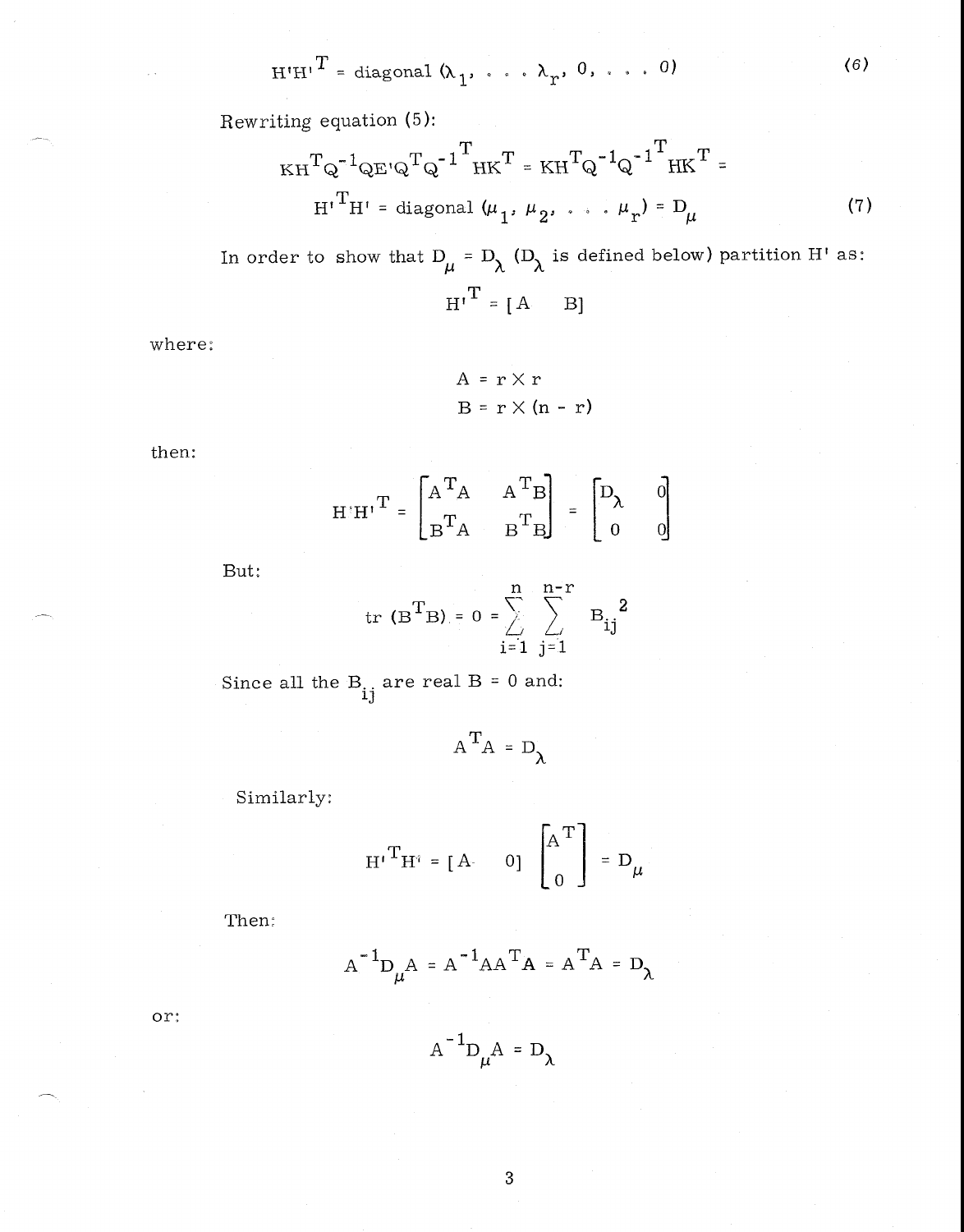Since the characteristic polynomials of D<sub> $\mu$ </sub> and D<sub> $\lambda$ </sub> are the same

$$
D_{\mu} = D_{\lambda} \tag{8}
$$

assuming the elements of each have been ordered  $(e, g, in increasing)$ magnitude along the diagonal),

From (8) we may conclude:

$$
\mu_{i} = \lambda_{i} \qquad i = 1 \text{ to } r \qquad (9)
$$

From equation (6)

$$
\det (\text{QEQ}^T) = \det (I - H'H'I^T) = \frac{r}{1 - 1} (1 - \lambda_i)
$$
  

$$
\det E = \frac{1}{(\det Q)^2} \prod_{i=1}^r (1 - \lambda_i)
$$
 (20)

From equation (2):

$$
\det (\mathbf{Q} \mathbf{E}^{\dagger} \mathbf{Q}^{\mathbf{T}}) = \det \mathbf{I}
$$
  
det  $\mathbf{E}^{\dagger} = \frac{1}{(\det \mathbf{Q})^2}$  (11)

dividing equation (10) by equation (11):

$$
\frac{\det E}{\det E'} = \frac{r}{1 - 1} (1 - \lambda_i)
$$
 (12)

Rewriting equation (4):

$$
KRKT = I - KHTE'HKT
$$
  
= I - D<sub>µ</sub>  
det R (det K)<sup>2</sup> =  $\frac{r}{\pi}$  (1 -  $\mu_i$ )

Applying equation (9) and rearranging terms:

$$
\prod_{i=1}^{r} (1 - \mu_i) = \prod_{i=1}^{r} (1 - \lambda_i) = \det R(\det K)^2
$$
 (13)

From equation  $(4)$ :

$$
\det K(R + H^{T}E^{t}H)K^{T} = 1
$$